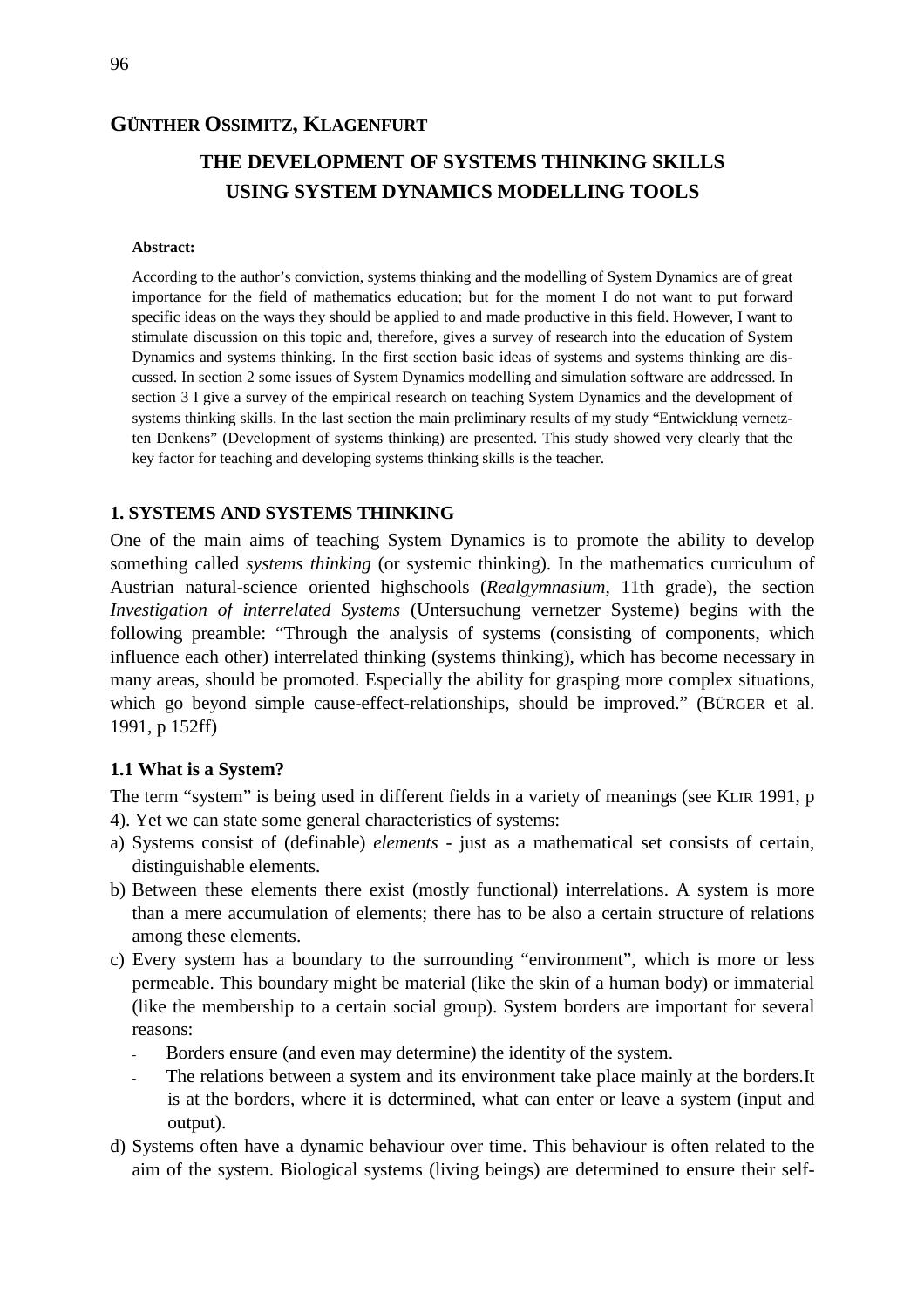preservation (essentially via homeostasis); production systems are made for a certain output; transport systems are designed for a certain throughput etc.

e) On a closer perspective, individual system elements might be considered as whole subsystems or a system might be a single element of a larger system. A motor might be a subsystem of a car, which is again an element of a more complex transport system. Thus whole hierarchies of systems may emerge.

RAPOPORT (1986, p 30ff) names *identity, organisation* and *goal-orientation* as three fundamental features of systems. By identity he means "stability within change"; by organisation he means the design and the handling of complexity; by goal-orientation he means the destiny of a system.

### **1.2 System-Approaches in Different Fields of Science**

Different fields of science have developed different system approaches. I would like to mention some important system approaches and mention founders or important representatives of each approach:

- − The *approach of mathematics and physics* (Isaac Newton) deals mainly with systems of equations, especially differential equations. "Classical dynamics is essentially the theory of differential equations". (RAPOPORT 1988, p 38)
- − The *approach of General Systems Theory or Systems Science(*VAN BERTALANFFY, RAPOPORT) considers systems like mathematical entities and uses mainly mathematical methods to describe and classify systems. "It follows from this *common-sense definition* that the term "system" stands, in general, for a set of some things and a relation among things. Formally, we have

### $S = (T,R)$

where **S**, *T*, *R* denote, respectively, a *system*, a *set of things*, distinguished within **S**, and a *relation* (or, possibly, a set of relations) defined on *T*." (KLIR 1991, p 4)

- − The *Cybernetics approach* was founded by WIENER with his book "Cybernetics: or Control and Communication in the Animal and the Machine" (1948). WIENER dealt primarily with control and information systems. It is important maintain certain system parameters by means like homeostasis or adaptation and the interrelation between system and environment.
- − The *System Dynamics-approach* was founded by FORRESTER at MIT at about 1960. He developed a powerful method for describing interrelated systems (using causal loop diagrams, stock-and-flow diagrams) and the simulation language DYNAMO for the numerical simulation of dynamic systems. The main issue of stock-and-flow diagrams and of the System Dynamics simulation style is a clear distinction between *stock* and *flow* variables (or *levels* and *rates* in the original terminology of FORRESTER). Other than in the classical approach of systems of differential equations, in the System Dynamics approach closed solutions do not play a considerable role. The focus of interest is concentrated upon a certain subject field. Other than in the world of continuous differential equations discrete time steps are used for describing and simulating the dynamic development. Stocks are time-point related and flows are time-interval related system variables. The first publication in System Dynamics was the classic "Industrial Dynamics" (FORRESTER 1961). Among all the system approaches mentioned here the system dynamics approach is highly standardised and has a number of advantages for being taught at school.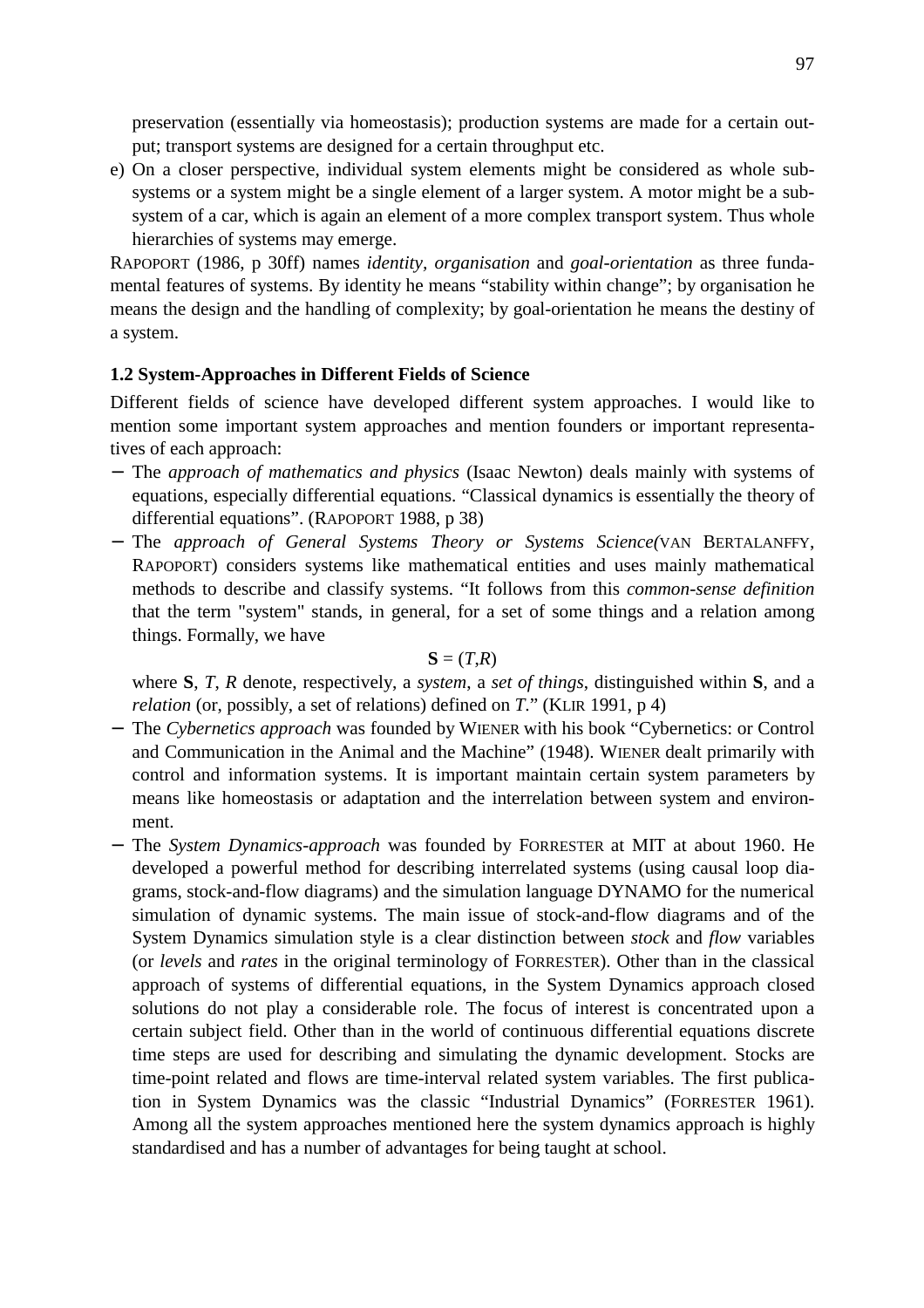- − The *ecological-biological approach* deals primarily with ecosystems. Main proponents are ODUM (1994: systems ecology) or VESTER. VESTER proposes ideas for systems thinking via the exposition "*Unsere Welt - ein vernetztes System*" (1986) or via the game "Ökolopoly", which is available both as a board game and as a computer game. The system view of ecologists is often more qualitative than the system dynamics view of system.
- − *Systemic communication theory* deals with human relationship systems, based upon communication. WATZLAWICK formulated in his classic work "Pragmatics of Human Communication" (WATZLAWICK 1967) principles of systemic-oriented communication theory. This theory gives insight into human interactions and offers a systems oriented explanation for psychic disorders like schizophrenia as a result of paradox communication structures.

Most of these approaches use ideas and concepts of mathematical tools for describing and analyzing systems; some are even incomprehensible without the aid of mathematical tools.

## **1.3 Systems Thinking and Systemic Behaviour**

"Systems thinking" (systemisches Denken", "vernetztes Denken" etc) is a widely used phrase both in international and in German literature. Yet it is hard to find a concise definition of what "systems thinking" is like. KLIR (1991, p 19) writes in his encyclopedic work "Facets of systems science": "Systems movement emerged from three principal roots: *mathematics*, *computer technology*, and a host of ideas that are well captured by the general term *systems thinking*." That is all that KLIR says explicitly about systems thinking. KLIR gives no closer hint about what is meant by "systems thinking".

The German cognitive psychologist DÖRNER says in his book "*Die Logik des Mißlingens"*: "I hope I could clarify the fact that we cannot grasp what is often generally called «systems thinking» as a simple entity, as an individual, distinguishable ability. It is a bundle of abilities, and essentially it is the ability to use our normal, sound reasoning according to the circumstances of the individual situation." (1989, p 308ff) DÖRNER reduces systems thinking to the formula: systems thinking = systemic, complex situation + situation-adequate thinking.

In an online paper (http://www.hps-inc.com/st/st.html) RICHMOND gives the following definition of "systems thinking": "systems thinking is the art and science of linking structure to performance, and performance to structure − often for purposes of changing structure (relationships) so as to improve performance." In his paper "Systems thinking: critical thinking skills for the 1990s and beyond" RICHMOND writes that "doing good systems thinking means operating on at least seven thinking tracks simultaneously." (1993, p 121) These tracks are: *dynamic thinking*, *closed-loop-thinking*, *generic thinking*, *structural thinking*, *operational thinking*, *continuum thinking* and *scientific thinking*.

Richmond's seven tracks of systems thinking are closely related to system dynamics Modelling. (RICHMOND is one of the creators of Stella software). I would like to specify and discuss four characteristic dimensions, which are essential for my definition of "systems thinking":

a) *thinking in models*: explicitly comprehended modelling

- b) *interrelated thinking*: a thinking in interrelated, systemic structures
- c) *dynamic thinking*: a thinking in dynamic processes (delays, feedback loops, oscillations).
- d) *steering systems*: the ability for practical system management and system control.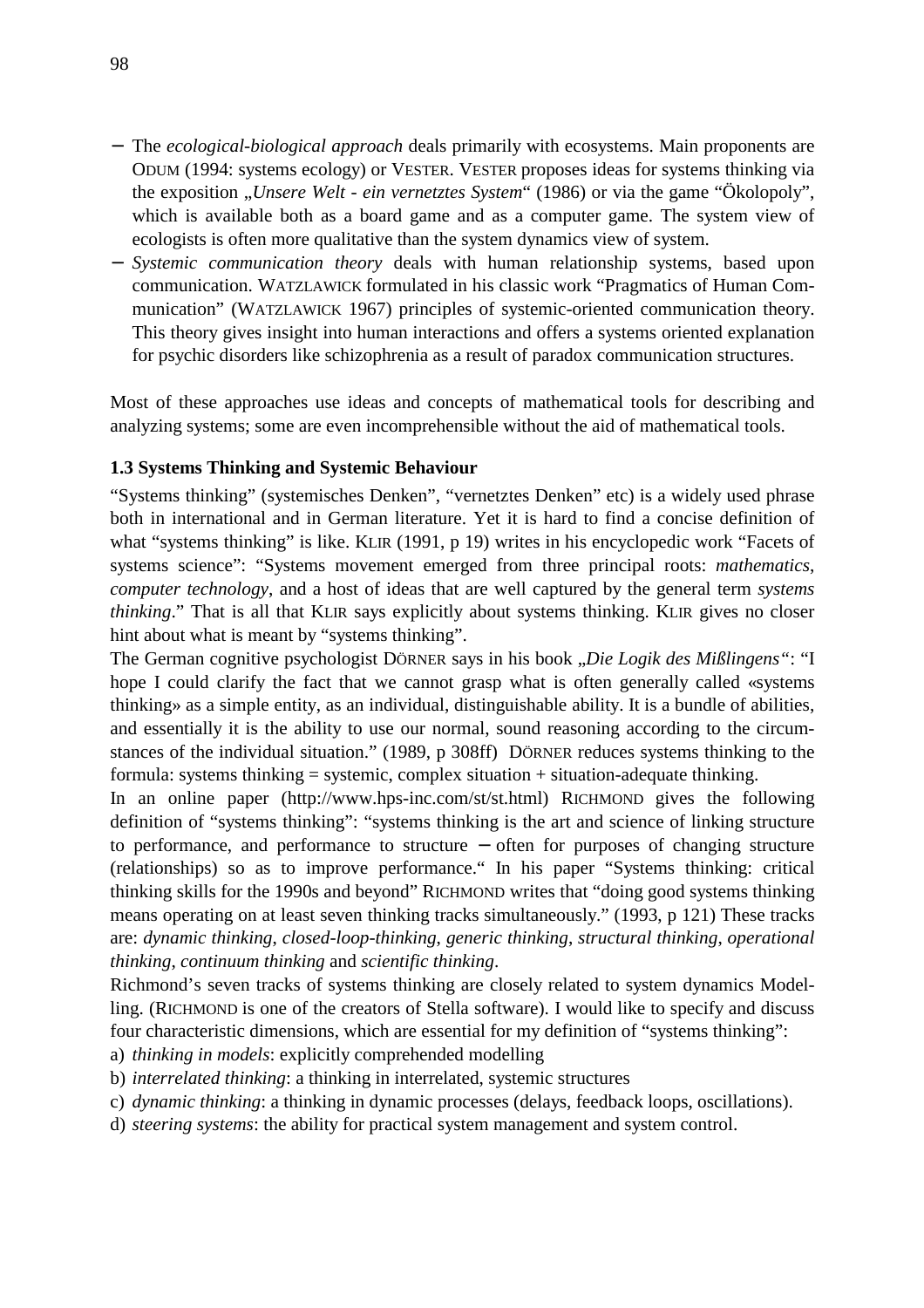#### *a) Thinking in Models*

From the viewpoint of Radical Constructivism (cf. GLASERSFELD 1995) thinking in models is necessary. Constructivism says that we can only think according to our pictures and views of the world, which are necessarily models of the world itself. My point is now that systems thinking requires the consciousness of the fact that we deal with models of our reality and not with the reality itself. Thinking in models also comprehends the ability of model-building. Models have to be constructed, validated and developed further. The possibilities of modelbuilding and model analysis depend to a large degree on the tools available for describing the models. To choose an appropriate form of representation (e.g. causal loop diagram, stock-andflow diagram, equations) is a crucial point of systems thinking. The invention of powerful, flexible and yet standardised descriptive tools was one of the main achievements of Jay FORRESTER. For school purposes the representation forms of the System Dynamics approach have proven to be successful. The causal loop diagram allows qualitative modelling, the stock-and-flow diagram already gives key hints about the structure of the quantitative simulation model.

#### *b) Interrelated thinking*

People of the western hemisphere are usually very good in causal reasoning. If - then relations are basic building blocks of our mind and understanding of things. A foundation of this kind of thinking is a strict delineation between cause and effect. In order to explain a phenomenon we have to find its (probably single) "cause". It is supposed that this cause does exist and that the effect always can be observed whenever the cause is valid. Words and phrases like "because", "therefore", "if - then" denote such thinking concepts in everyday language. The mathematical analogy is the function-concept with one independent variable  $(=$ "cause") and one dependent (="effect") variable. Accordingly the thinking in simple cause-effect relationships might be called *functional* or *linear* thinking - in contrast to *interrelated thinking*.

In interrelated systems we have not only direct, but also indirect effects. This may lead to *feedback loops*. Feedback loops might be reinforcing (*positive*) or balancing (*negative*). The arms race between the superpowers was an example of a reinforcing feedback loop. Americans said: Because of the armament of the Soviets we have to build 1000 new missiles". The Soviets said: "We have to increase our strategic arms force, because the Ami's have built 1000 new missiles." This increase of the Soviet Army Force lead to further armament on the American side.. and so on. Each side viewed the other side as the cause. In a global perspective a distinction between cause and effect no longer is possible. If you have entered a vicious circle, you can no longer identify a single cause for the whole process, since any effect also affects the cause. A proper understanding of feedback loops requires a dynamic perspective, in order to see how things emerge over time.

Interrelated thinking is a kind of thinking which takes into account indirect effects, networks of causes and effects, feedback loops and the development of such structures over time. Interrelated thinking also requires adequate representations: the causal loop diagram is the simplest and most versatile tool for denoting interrelated issues.

#### *c) Dynamic thinking*

Systems have a certain behaviour over time. Time delays and oscillations are typical features of systems, which cannot be observed without the time dimension. Even the simple task of keeping the temperature constant in a (simulated) cooling house is for many subjects a difficult task, because changes of the temperature would require some time until they become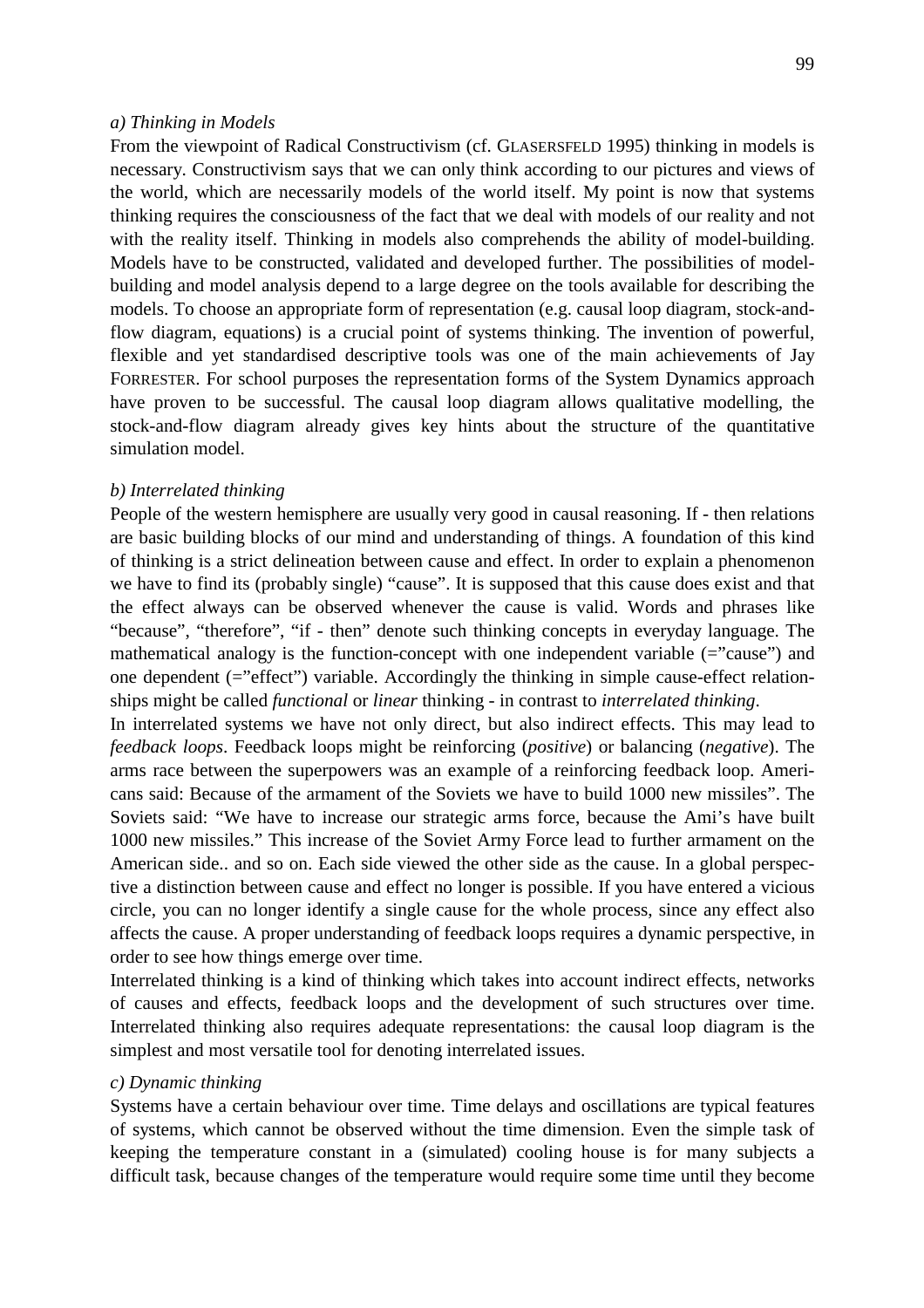effective (cf. DÖRNER 1989, pp 200ff). Considering only the present state of the temperature as a guideline for adjustment might lead to serious overreaction, which might take even a rather inert system like a cooling-house out of control.

Dynamic thinking also means to foresee (possible) future developments. A mere retrospective view of past developments is insufficient for the practical steering of systems - or would you trust a car driver who uses exclusively the rear mirror in order to determine where to steer the car? Often simulation models are helpful or even necessary in order to foresee future developments - especially when reality emerges rather slowly.

## *d) Steering a System*

This brings us to the fourth core aspect of systems thinking: the practical steering of systems. Systems thinking has always also a pragmatic component: it deals not just with contemplating about the system, it also is interested in system-oriented action.

One of the most fundamental and most important questions of practical systems management is: *which of the systems components are subject to direct change?* In a social system it is often impossible to change the behaviour of others directly, one can only change one's own behaviour. In an economic system the producer usually has no direct control over the market. Marketing activities are usually actions of the supplier side in order to induce the desired reaction on the demand side.

# **1.4 How Can Systems Thinking Skills be Developed?**

This is a very hard question. There are a number of different approaches (or claims), how "it" could be done. Let me give an overview of some possible answers:

- − *Sensibilization for systems aspects* by information campaigns for the general public (see VESTER'S exposition "Unsere Welt - ein vernetztes System" (Our world - an interrelated system, Vester 1986) or the works of MEADOWS concerning "The Limits to Growth" (1972).
- − DÖRNER (1989, p 307ff) suggests *computer-simulation games* (like *Tanaland* or *Lohhausen*), in order to learn systemic thinking and action.
- − Some curricular concepts try to develop systems thinking skills via explicit teaching at schools. Examples are the Austrian Schools Mathematics Curriculum section "Investigation of interrelated systems" (*Untersuchung vernetzter Systeme*) or, on a more comprehensive scale, curricular projects like CC-STADUS (Cross Curricular systems thinking and dynamics Using Stella *http://www.teleport.com/~sguthrie/cc-stadus.html* or STACIN (systems thinking and Curriculum Innovation Network; see *<http://etsis1.ets.org/research/> tacin.html* or MANDINACH 1989) in the USA.
- − Group-dynamics oriented approaches try to develop systemic skills as holistic encounters in special seminars (e.g. the Tavistock concept for the development of systemic management abilities).

# **2. SYSTEMIC MODELLING AND SYSTEM DYNAMICS SOFTWARE**

# **2.1 Qualitative vs. Quantitative Modelling**

Systems can be modelled in a qualitative or quantitative manner (cf. OSSIMITZ 1991a). The difference applies even at the level of descriptive tools being used: verbal descriptions and causal loop diagrams are more qualitative, stock-and-flow diagrams and equations more quantitative ways to describe dynamic systems. Although there is a structural similarity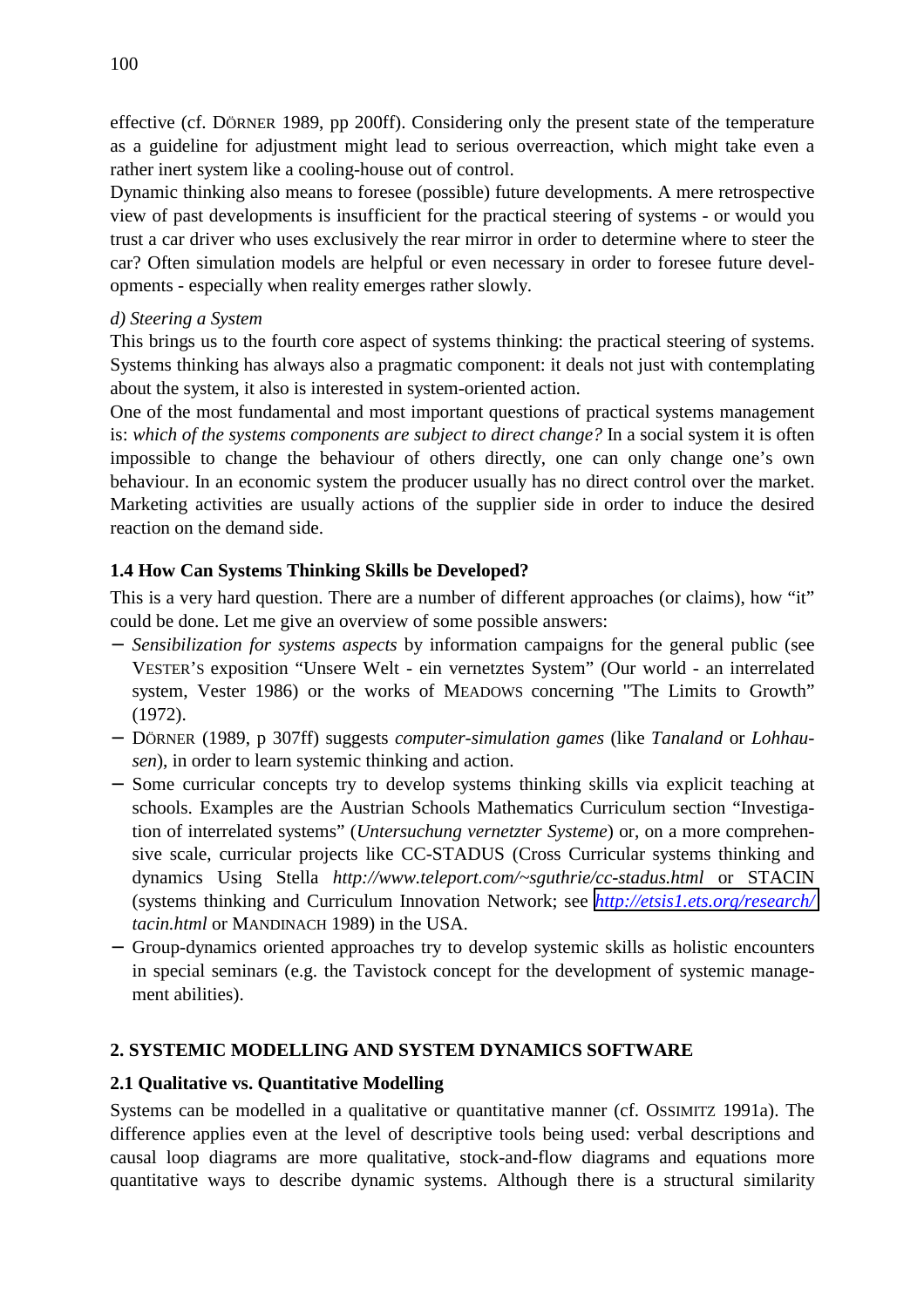between causal loop diagrams and stock-and-flow diagrams, they belong to different modelling paradigms. In quantitative modelling the model elements are quantifiable entities with functional relations between them. In a quantitative predator-prey model of hares and lynx the "hares" are not animals, but the number of animals. To kill some hares means in the quantitative model that their number decreases. We have to take into account that there is a significant difference between the hares as animals and the numbers of hares. The lynx can kill hares, but the number of lynx cannot kill anything, it can just have an influence upon the number of hares. Quantitative Models are usually designed and simulated on a computer, qualitative models are less computer-oriented.

SENGE's famous book "The Fifth Discipline" (1990) about learning organisations is an excellent example of how system models can be developed and analysed in a completely qualitative manner. SENGE uses extensively verbal descriptions and causal loop diagrams to describe (mostly economic and managerial) systems and their behaviour, but you cannot find a single stock-and-flow diagram or equation in his book.

For System Dynamics modelling at school level the quantitative approach (using some graphics-oriented simulation software) seems to be far ahead of qualitative modelling. Teachers and students often show a strong tendency to start immediately with the work at the computer. According to my experience, however, it is very useful to present first some basic aspects of systems thinking and modelling without the computer, using just loop diagrams. Then one can proceed to the realms of quantitative modelling, using stock-and-flow diagrams and equations. The sequence *verbal description causal loop diagram stock-and-flow diagram equations* proved also a very natural and step-by-step progression when developing a single quantitative model (cf. also RICHMOND 1991, p. 2).

## **2.2 Self-Made-Models vs. Ready-Made-Models**

Students can either develop their own models or explore ready-made models, which are designed by some experts. Both methods have their pros and cons. If students make their own models, they usually know more about the inner structure of the model and have to think more about the design of the model for themselves. The modelling process, however, takes a lot of time and success is not guaranteed in all cases (especially in more complex contexts). This means in practice, that self-made-modelling often ends at a level of rather simple models. The development of more realistic, (and thus more complex) system dynamics models often goes beyond the scope of time available at school.

Ready-made models might help here. If they are rather complex, their inner structure will usually be adopted only partially by the students. Most of the system remains a black box (cf. MAAß & SCHLÖGLMANN 1994). The students often just learn about the system by varying parameters. The user/learner/player has no direct access to the inner model structure; one can learn about the inner structure only by changing input parameters and watching the development of the output parameters. Although complex System Dynamics models (like World3, MEADOWS 1972) in principle allow the study of the inner structure of the model in detail, it will be used more like a black box simulation software in practical teaching.

Predesigned, complex models should only be used with a teaching guide. This helps teachers and students from getting lost in the awesome number of parameter-selections and things that can be explored. Without a guide the work with a complex model might soon become boring or frustrating.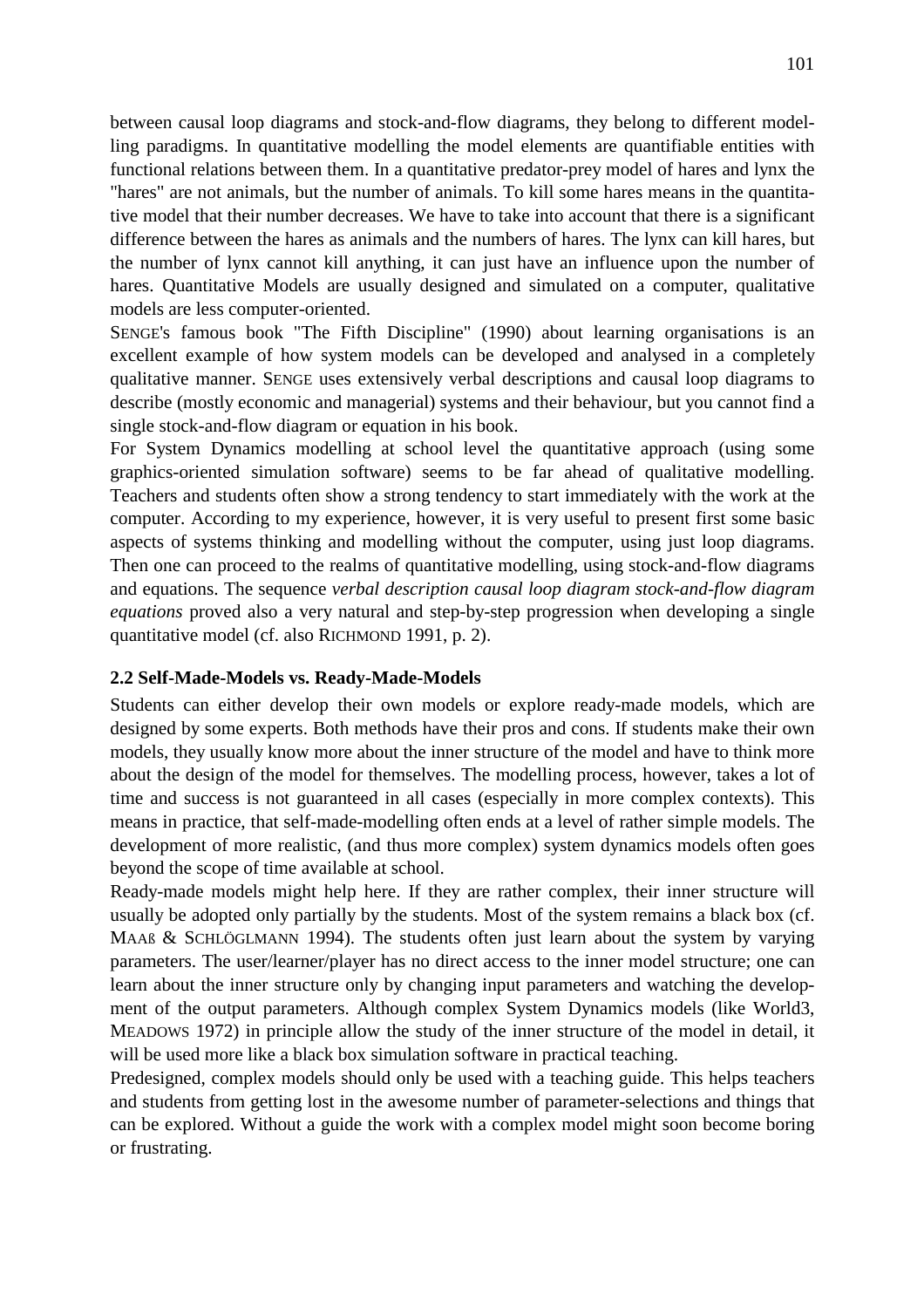When making self-made-models, it is very important to begin with a basic model which is as simple as possible, then to test this model and then to add more features to the model. The first model should contain only one (or very few) stock variable(s). The appropriate flow and auxiliary variables can be defined around this variable. This yields typical sequences of models, starting with a very primitive basic model, which will be refined in several steps. In a more complex context it is advisable first to construct independent partial models for each sector and to test and calibrate these models. Only then can these sub-models be put together to form the more complex model. (cf. OSSIMITZ 1990). It is also advisable to choose the model parameters first in such a way that all model variables stay constant (stationary) over time. This helps to identify the kind of influence of each input parameter.

## **2.3 Simulation Software**

System Dynamics modelling needs appropriate computer software. Software for modelling and simulation can be classified according to different dimensions:

- − according to the *kind of model-representation* we can differentiate between model oriented software and black-box-oriented software products;
- − according to the *spread of the software*: prototypes, special application software, standard software;
- − according to the *purpose of the software*: research-oriented software, teaching-oriented software, application-oriented software.

In *model-oriented software* products, the model structure is explicitly available to the user (like in Dynamo, Stella, Powersim, Vensim, Modus...). In the System Dynamics approach only model-oriented software products are used. *Black-box oriented simulation software* usually has a fixed and mostly very complex model-structure, which is not directly accessible and cannot be changed by the user. The model behaviour can be studied by changing input parameters. Most commercial entertainment simulation games (like SimCity or Ökolopoly), many management flight simulators (business planning games), and also the prototypes (like "Lohhausen" or "Tanaland", cf. DÖRNER 1989), which were used in German psychological research (see 3.1) are black-box oriented simulation software products.

*Prototypes* are software products, which are available only to a small group of specialists. By *Standard Software* I mean products like word processors or spreadsheet software. All System Dynamics software products belong to the middle category of *special application software*. Spreadsheets are the only kind of standard software, which can be used for some simple System Dynamics modelling issues (e.g. see OSSIMITZ 1990).

## **2.4 Software-related Educational Research**

When discussing software-related research results, e.g. about systems thinking skills, it is crucial to be aware of the type of software the results are based upon. It is questionable, to what extent results which were gained with black-box-oriented software also apply to modeloriented software. There is also a fundamental discrepancy between experimental prototypes and standard application software products. For research reasons it is often desirable to develop and use special software prototypes. In actual modelling at schools and firms, however, these prototypes are usually not used and mostly not even available. Often not even special System Dynamics software is available, but a spreadsheet program like Excel. For practical reasons it might be a very important question to ask: *what kind of system dynamics / systems thinking education can be done just with a spreadsheet program*?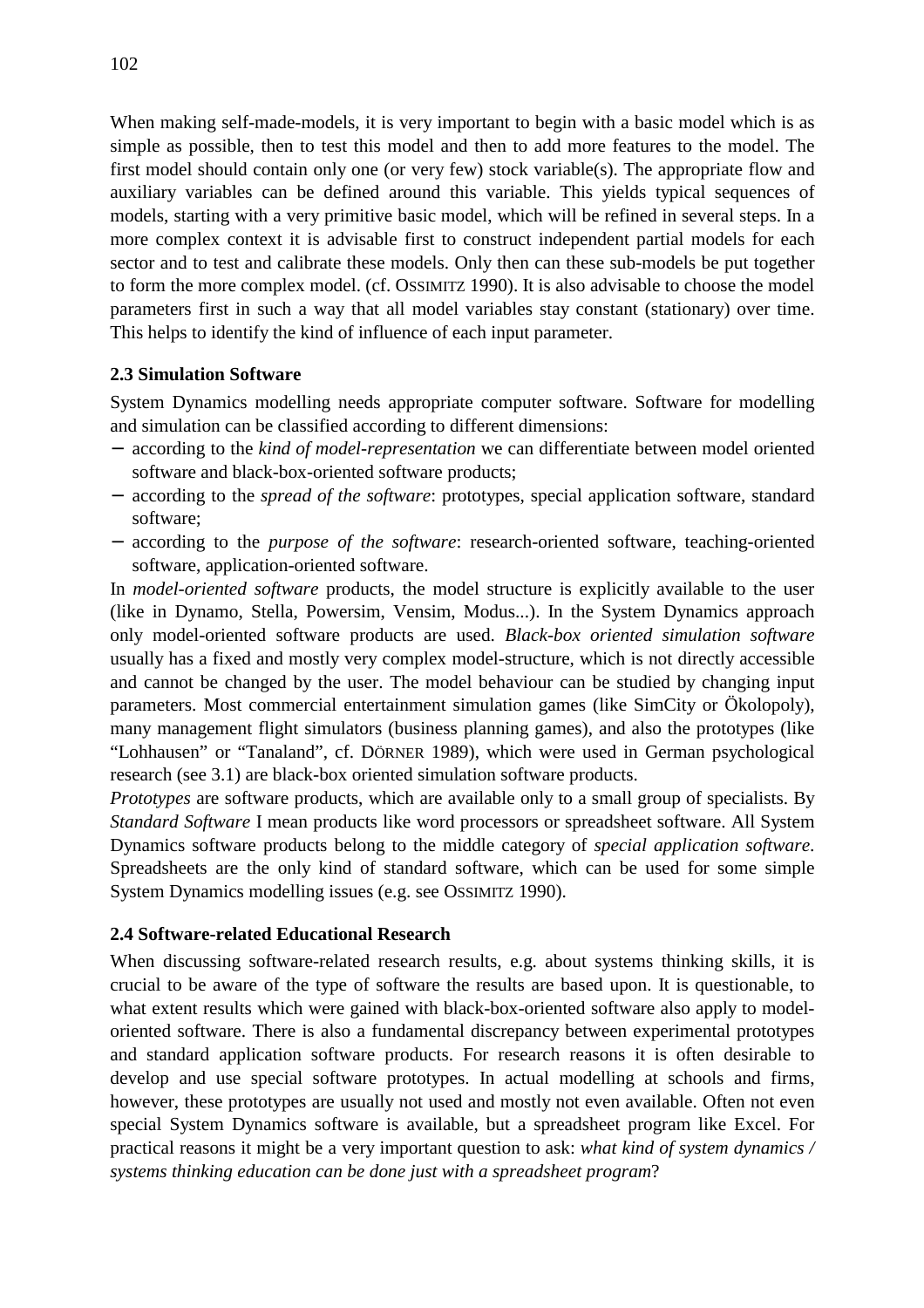Another serious problem of simulation software related research is the fast innovation cycle of simulation software products. If the research is bound too closely to a single software product, the results of such a study might be worthless within a few years. Thus it is advisable to design empirical research independent of specific software products.

# **3. EMPIRICAL INVESTIGATIONS ABOUT THE DEVELOPMENT OF SYSTEMS THINKING**

# **3.1 How can Systems Thinking be measured?**

Under the title "Complex Problem Solving" (*Komplexes Problemlösen*), a group of German cognitive psychologists undertook considerable efforts to measure the ability of subjects to act in complex, systemic situations (cf. DÖRNER 1989), using computer simulation scenarios. The inner model structure of these scenarios was not known to the subjects (black-box-concept); they just could guess about the system structure according to sound reasoning and system behaviour. This research gave some insight into the (often poor) abilities of the subjects to manage complex situations, but issues of the development of systems thinking (or complex problem solving) skills were hardly mentioned.

Attempts to measure the development of systems thinking have only been undertaken in System Dynamics related studies. One of the first of these studies was undertaken in the "Systems Thinking and Curriculum Innovation Project" (STACI, MANDINACH 1989). Mandinach essentially defines systems thinking as the System Dynamics modelling ability: "Systems thinking is a scientific analysis technique given prominence by Jay Forrester and his colleagues at the Massachusetts Institute of Technology. ... As defined here, the systems thinking approach consists of three individual but interdependent components: system dynamics, STELLA, and the Macintosh." (MANDINACH 1989, pp 222; 225).

## **3.2 German Studies about teaching System Dynamics and Systems Thinking**

In German-speaking countries efforts to measure the development of systems thinking abilities were undertaken by Eckhard Klieme and Ulla Maichle of the Institut für Bildungsforschung (Institute of educational research, Bonn) and by myself. I will give an overview of the design and the main results of the following studies:

- − KLIEME/MAICHLE (1991): "Erprobung eines Modellbildungssystems im Unterricht" *(Evaluation of a Model Building System in the Classroom*).
- − KLIEME/MAICHLE (1994): Modellbildung und Simulation im Unterricht der Sekundarstufe I (*Modelling and Simulation in Grades 9 and 10*)
- − OSSIMITZ (1994): Systemdynamiksoftware im Unterricht (*System Dynamics Software in the Classroom*)
- − OSSIMITZ (1996): Entwicklung vernetzten Denkens (*Development of Systems Thinking*)

The design of these studies is summarised in Table 1. All studies addressed the following questions: Can systems thinking be taught in an ordinary school environment? To what extent can the System Dynamics method make the development of systems thinking and action skills easier?

In each study the students were tested before and after a System Dynamics teaching module of about 10 - 25 hours. The tests were in writing and not known to the teachers. The tasks of the post-tests were closely similar to the corresponding pre-tests. In both studies of KLIEME &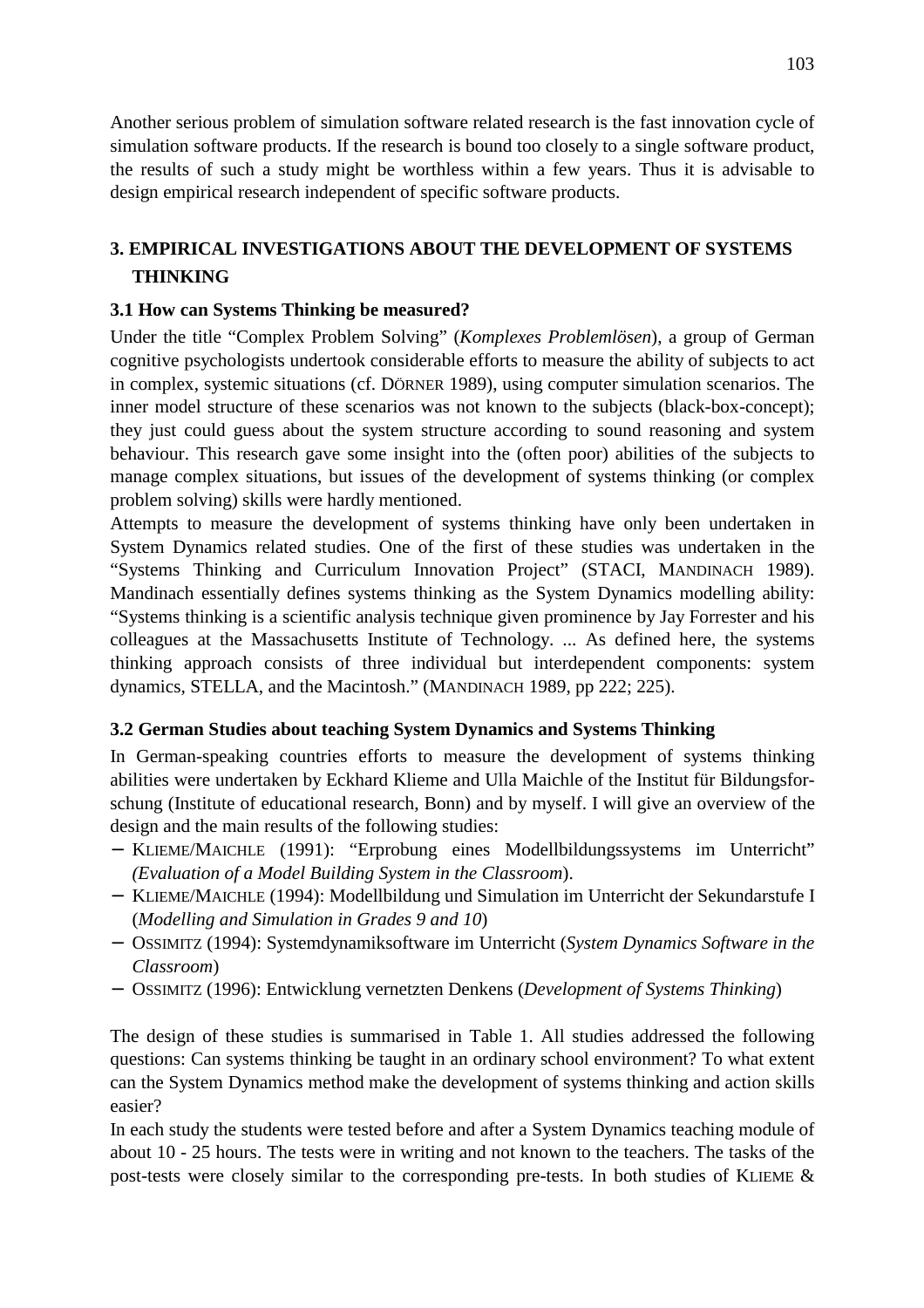MAICHLE and in the OSSIMITZ 1991 study the graphical simulation software Modus (developed at the Deutsches Institut für Fernstudien (DIFF) in Tübingen by Werner Walser and Joachim Wedeking for DOS Computers) was used. (Since in Germany and Austria almost all schools were equipped only with DOS-PC's at the beginning of the 90ies, Stella or some other Windows-oriented software could not be used).

| Study     | Students/      | Grades  | <b>Teaching Subjects</b>      | Software | <b>Research Method</b>               |
|-----------|----------------|---------|-------------------------------|----------|--------------------------------------|
|           | <b>Classes</b> |         |                               |          |                                      |
| K/M91     | 180/8          | 9:10    | mathematics, biology,         | Modus    | pre- & post-test                     |
|           |                |         | chemistry, social studies     |          |                                      |
| K/M94     | 240/10         | 9:10    | economics, biology, informat- | Modus    | pre- $\&$ post-test, selected videos |
|           |                |         | <sub>ics</sub>                |          |                                      |
| Oss 94    | 7/2            | 9:11    | Imathematics                  | Modus    | pre- $\&$ mid- $\&$ post-test +      |
|           |                |         |                               |          | interviews                           |
| $\cos 96$ | 130/7          | 9 to 12 | mathematics, informatics,     | Powersim | pre- $\&$ post-test + interviews     |
|           |                |         | physics                       |          | (4/class)                            |

| Н<br>1 |  |
|--------|--|
|--------|--|

The main results of these four studies were:

- − Students and teachers considered the System Dynamics teaching modules very interesting. (In some classes it was the first attempt of computer-oriented teaching both for teachers and students
- − The way to sketch a verbally described systemic situation changed considerably during the teaching. Most of the students who learned about causal loop diagrams used them in the post-test; whereas in the pre-test most students used pictorial images or verbal summaries to sketch the systemic situation. Students who did not see causal loop diagrams, but structural diagrams (like stock-and-flow diagrams in Stella), often used this type in the post-test.
- − The ability to understand a systemic situation given as a text was very good even for the youngest students (aged about 14-15) in the pre-test. Thus in the OSSIMITZ (1996) study a more complicated text was used for the pre- and post-test.
- − Measurement of systems thinking skills and their improvement is very difficult. "Systems thinking is no general ability. To understand the dynamics of Modus-models is different from predicting effects in verbally described models." (KLIEME & MAICHLE 1994, p 76)

The main results of the KLIEME & MAICHLE (1991) pilot study were:

- − The interest of the students depended upon their readiness to work on the computer.
- − The software product Modus had a considerable impact upon the teaching and the way of modelling. Some of the students' problems in the modelling process seemed to depend upon the specific way that systems are modelled in Modus. (In Modus, both inflows and outflows of stock variables are modelled as effects from the flow variable to the stock variable. Other than in the standard System Dynamics modelling paradigm, arrows of outflows are (like inflows) oriented from the flow variable to the stock. This should indicate that the flow variable causes an effect upon the stock in any case; inflows and outflows have only different signs in Modus).

The KLIEME & MAICHLE (1994 pp 73ff) study yielded the following results:

− Students of teachers who used a highly directive teaching style got better results concerning the achievement of model building in the post-test.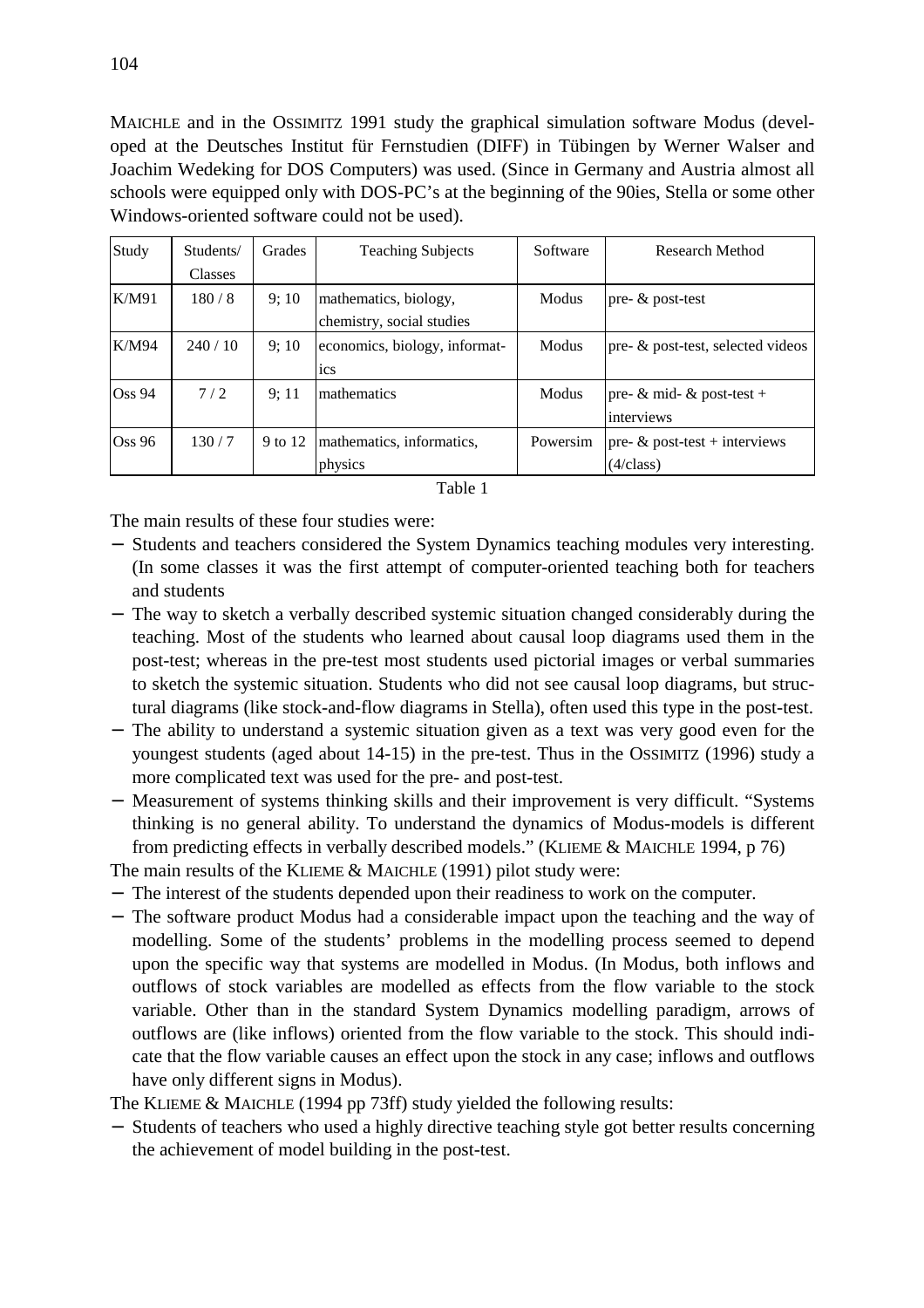- − The achievement of the students depends more upon their motivation than on their prior experience with computers.
- − Through the work with Modus the ability of model building could be significantly improved. The ability to think systemically within the Modus-models could be improved only marginally.
- − The readiness of the students for experimental work and co-operation was significantly improved.

In the pilot-study of OSSIMITZ (1994) only a few students of each class were tested before and after a System Dynamics module of about 10 hours (grades 9 and 11), using a part of the KLIEME & MAICHLE 1994 test. After each test the students were interviewed about their answers. The test-interview combination was more successful in the determination of thinking processes than a merely test-oriented design without interviews. The OSSIMITZ 1994 study also showed that the use of flow diagrams can be taught to ninth-graders astonishingly fast. In one class the pupils were tested after having seen just two simple flow diagrams. They instantly used flow diagrams to describe a far more difficult situation.

## **4. THE STUDY "ENTWICKLUNG VERNETZTEN DENKENS"**

The project "Entwicklung vernetzten Denkens" (*Development of Systems Thinking*) was undertaken in co-operation with six volunteering teachers of Austrian (mostly businessoriented) high schools. First the teachers got a four-day introductory seminar about the principal ideas of System Dynamics, systems thinking and systemic modelling and simulation using the simulation software Powersim. Then the teachers were free to design a module of approximately 20 teaching units about System Dynamics modelling and simulation. They were only required to document the teaching units and to use Powersim in some manner. In the test-phase the students were tested with a written test (of about 45 minutes) before and after the teaching (the test was not known to the teachers). The test design was similar to the study of KLIEME & MAICHLE 1994. Pre- and post-test consisted of two main tasks with some additional questions.

The first task was to depict a verbally given systemic situation (the "Hilu"-scenario at the pretest; the "Mori"-scenario at the post-test) in a kind of picture or diagram. Both scenarios described the highly interrelated hypothetical economy of a tribe in a third world environment. On a formal level, the complexity and interrelatedness of both scenarios were (almost) identical. In addition, students were asked about indirect consequences of some actions (like *"What effect does using more grass-fertiliser have upon the abundance of the "tse-tse-fly?"*). In the evaluation of this task, mainly the type and the systemic complexity of the resulting diagram and the quality of the additional answers were evaluated.

The second task, called "Argumente und Gegenargumente" (*arguments and counterarguments*) was taken without change from the KLIEME & MAICHLE 1994 study. Following a given example, students should write down chains of arguments (like *more tourists more hotels more traffic problems less attractivity of the resort*) for traffic problems in a town (pre-test) and tourist problems in a sea-side holiday resort (post-test).

In each class four students were interviewed about their answers to the Hilu- and Mori-task respectively. For the evaluation of both tasks the number of items and relations being stated by the students were counted. These basic measures were used to calculate an index of complexity and an index of interrelatedness. These indices were used as indicators of interrelated system design skills.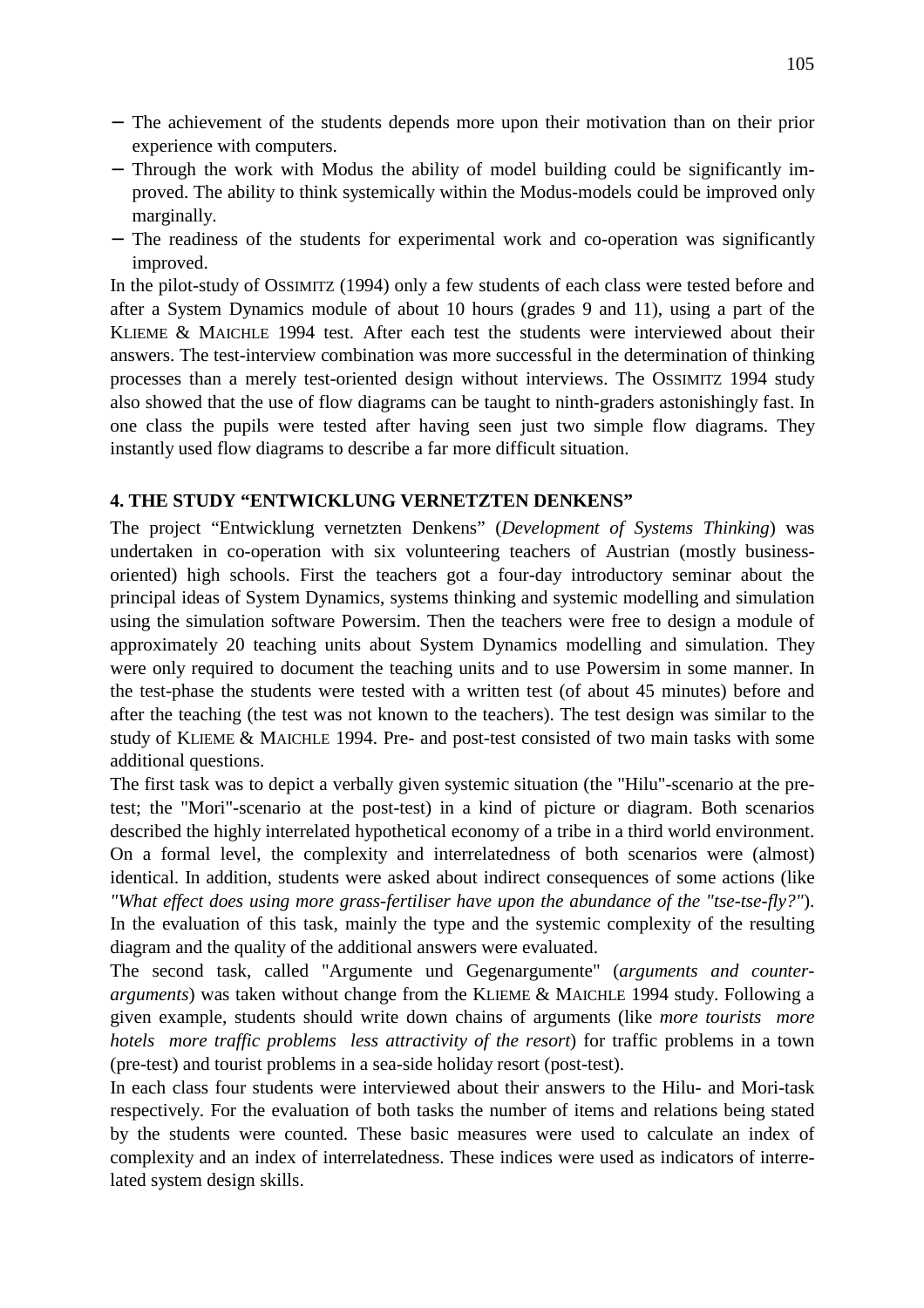The measured items were also correlated with basic variables like gender, age, grade in mathematics, computer experience. About 40% of the students owned a private computer; about 10% of all students worked more than 6 hours per week on a computer.

# **4.1 Results of the Pre-Test**

The students used a wide variety of diagram-types to depict the Hilu-scenario (see table 2). There was no significant correlation between the type of diagram and the age, gender or mathematics grade of the students. The results for the arguments-and-counter-arguments-task were similar: I could not observe any correlation between the complexity-index or the interrelatedness-index with age, gender or mathematics-grade.

## **4.2 Results of the Post-Test**

The diagrams the students used for sketching the Mori-scenario at the post-test were in most cases considerably different from the pictures they used in the pre-test. Generally pictorial and verbal descriptions decreased and the number of causal loop diagrams increased significantly. In some classes (Table 2, Teacher 3 and Teacher 6), almost all students used causal loop diagrams. One third of the students of teacher 1 used pictorial descriptions even at the posttest.

| Type of picture/diagram                  | pre-test     | post-test    |      |                |                |      |      |      |
|------------------------------------------|--------------|--------------|------|----------------|----------------|------|------|------|
| used for Hilu / Mori-scenarios           |              |              |      |                |                |      |      |      |
|                                          | all teachers | all teachers | Τ1   | T <sub>2</sub> | T <sub>3</sub> | T4   | T5   | T6   |
| pictorial or verbal descriptions         | 22%          | 6%           | 33%  |                |                | 6%   |      |      |
| function charts (mostly cartesian style) | 5%           | 3%           |      |                |                |      | 8%   | 6%   |
| chain diagrams (lin. sequ. of arguments) | 15%          | 3%           | 11%  | 8%             |                |      |      |      |
| tree diagrams (mostly 2 branches)        | 7%           | 7%           | 11%  | 16%            |                | 6%   | 4%   |      |
| causal diagrams without loops            | 29%          | 19%          | 28%  | 33%            | 5%             | 12%  | 21%  | 11%  |
| causal diagrams with loops               | 17%          | 61%          | 11%  | 42%            | 95%            | 71%  | 67%  | 83%  |
| Total                                    | 100%         | 100%         | 100% | 100%           | 100%           | 100% | 100% | 100% |
|                                          |              |              |      |                |                |      |      |      |

| DI<br>. . |  |
|-----------|--|
|           |  |

For the first task (Hilu/Mori-scenarios) most indicators for systems thinking in the post-test were significantly higher (on the 95%-level) than in the pre-test. E.g. the average index of interrelatedness of the Mori-diagrams was at about  $2.29 \pm 0.12$  (double standard error of the mean) compared with  $1.47 \pm 0.14$  in the pre-test. Table 3 shows that these average results differ significantly for both tests according to the teacher. The students of teacher 1 had the worst result at the pre-test (1.01) and almost no increase between pre- and post-test (1.18). The students of teacher 3 were below the average in the pre-test (1.39), but they got the best result (2.83) in the post-test.

| Index of interrelatedness                                     |                 |      |      | <b>Total average</b> |
|---------------------------------------------------------------|-----------------|------|------|----------------------|
| Pre-Test: Hilu-scenario (average)   1.01   1.67   1.39   1.70 |                 |      | 1.45 | 1 47                 |
| Post-Test: Mori-scenario (average)                            | $1.18$   $2.00$ | 2.83 |      | 2.29                 |

| וו<br>г<br>٠. |  |
|---------------|--|
|---------------|--|

For the arguments-counterarguments-task several of the indices to measure the level of systems orientation (complexity, interrelatedness, number of items and number of causal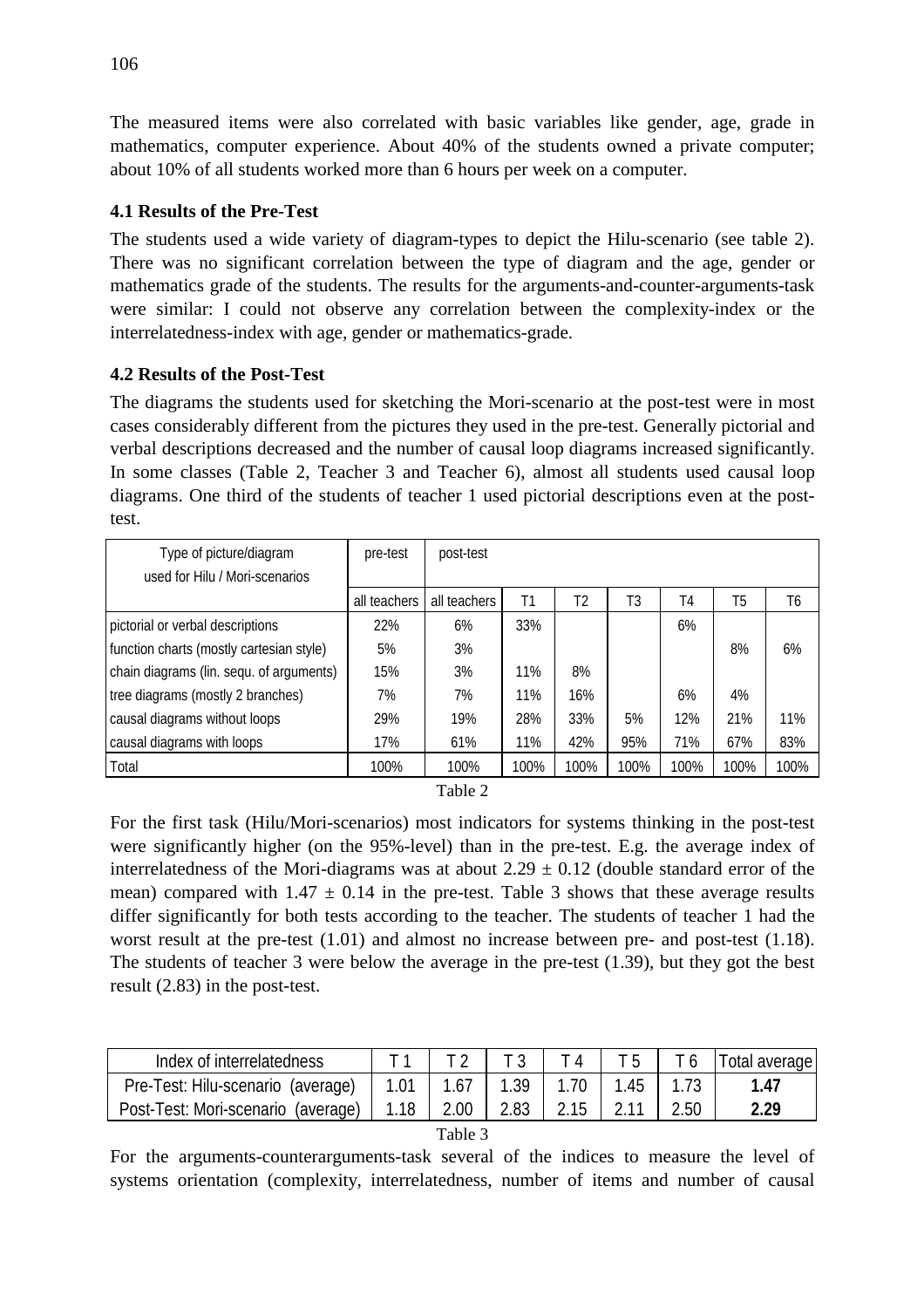arrows) were significantly higher in the post-test than in the pre-test. Again there was no correlation with age, mathematics grade or computer experience, but the variable "teacher" had a great influence. I observed that the index of interrelatedness was slightly higher for the boys than for the girls (for both pre- and post-test); but this might be just a side-effect of the fact that the best teachers had a higher percentage of boys in their class. Some other interesting results of the OSSIMITZ (1996) study were:

- − Two other classes (at different schools) were also tested as control groups (without System Dynamics teaching between pre- and post-tests). There was no significant difference in the students' behaviour between pre- and post-tests. A test-retest effect (that the students learn from the pre-test and thus achieve better results in the post-test) could not be observed.
- − The teachers reported very positively about their teaching projects. They said, that the Windows-oriented software Powersim was (unlike Modus) very easy to learn - despite the many extra features of Powersim.
- − The teachers had few problems in setting homework and written tests for the System Dynamics module.
- − Most students had no prior experience in project-oriented teaching, which caused some insecurities at the beginning. In the final review of the teaching project most students gave very positive comments about project-oriented teaching and the simulation software Powersim. Here are two statements by students (from their written feedback about the project): *"This kind of teaching was new for me, but somehow I appreciated it. I would not like all teaching to be like this, but now and then it would be fine; especially so that one can un-*

*derstand the connections between certain things.*"

"*I liked the project. It was fun that we could work on our own. I like it better when we can summarise the items ourselves than when the teacher talks for an hour or so.*"

## **4.3 Summary and Conclusion**

The Project "Development of Systems Thinking" showed that it is possible to construct indicators for the development of systems thinking skills and to measure certain progress through a teaching module of about 20 units. *The central result of our study is that the variable "teacher" has by far the greatest influence upon explaining the differences between the pre-test and post-test achievements*. The impact of the teacher proved by far more important than the variables "age", "gender", "computer experience" or "mathematics grade" In retrospect this might not be so surprising, but in the design-phase I definitely did not expect such a strong impact of the teacher.

'Traditional empirical educational research often tries to eliminate or minimise the "teacher" as an influential factor. My study showed that this is rather questionable, if the results of educational studies are to be of any relevance for actual school teaching. Yet I must admit that it is far more difficult to design and undertake scientifically founded studies about learning, which include the teacher as a key factor of learning.

Let me conclude with a remark about "learner-centred-learning", as proposed by FORRESTER (1992) for teaching and learning System Dynamics. I do not think that learner-centredlearning lessens the importance of the teacher. In my opinion the teacher is *the* key factor for introducing and maintaining learner-centred-learning at school. We cannot expect that most students automatically have the same motivation and excitement as researchers in their laboratory; thus it is the teachers' role to induce and to guide the motivation of his or her students.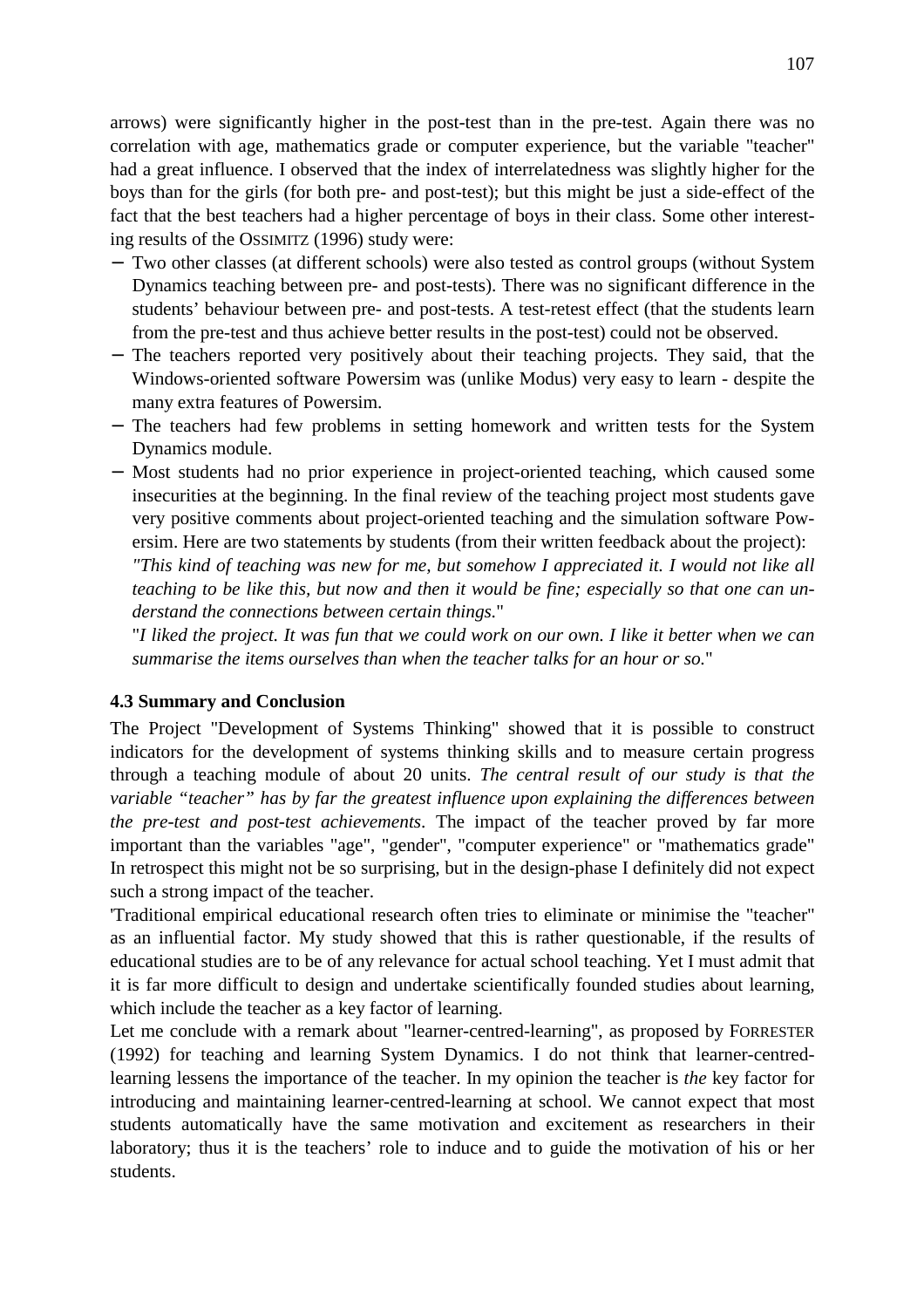### **REFERENCES**

BERTALANFFY, L. v. (1969): General system theory. New York: Braziller

- BÜRGER, H. u.a. (Hg) (1991): Mathematik Oberstufe: Lehrplankommentar. Wien: Österreichischer Bundesverlag
- DÖRNER, D. (1989): Die Logik des Mißlingens. Reinbek: Rowohlt *Engl: The logic of failure. London: Philosophical Transactions of the Royal Society of London, Vol. B 327. (1990)*
- FORRESTER, J. W. (1961): Industrial Dynamics. Cambridge, Mass: MIT Press
- FORRESTER, J. W. (1992): System Dynamics and Learner-Centered-Learning in Kindergarten through 12th Grade Education. Paper D-4337, Cambridge, Mass.: MIT
- GLASERSFELD, E. (1995): Radical constructivism: a way of knowing and learning London: Falmer *Dt. Radikaler Konstruktivismus: Ideen, Ergebnisse, Probleme. Frankfurt/Main: Suhrkamp (1996)*
- KLIEME, E. & MAICHLE, U. (1994): Modellbildung und Simulation im Unterricht der Sekundarstufe I. Bonn: Institut für Bildungsforschung
- KLIEME, E. & MAICHLE, U. (1991): Erprobung eines Systems zur Modellbildung und Simulation im Unterricht. In: Gorny (Hg): Informatik und Schule 1991. Berlin: Springer
- KLIR, G. (1991): Facets of Systems Science. New York: Plenum Press
- MAAß, W. & SCHLÖGLMANN, W. (1994): Black Boxesim Mathematikunterricht. JMD 15 (94), 123-147
- MANDINACH, E. (1989): Model Building and the Use of Computer Simulation of Dynamic Systems. In: J. Educational Computing Research, Vol. 5(2) 221-243, 1989.
- MEADOWS, D. et al (1972): The limits to growth: a report for the Club of Rome's project on the predicament of mankind. New York: Universe Books *Dt: Die Grenzen des Wachstums: Bericht des Club of Rome zur Lage der Menschheit. Reinbek: Rowohlt (1973)*
- ODUM, H. T. (1994): Ecological and general systems: an introduction to systems ecology. Niwot, Colorado: Univ. of Niwot
- OSSIMITZ, G. (1990): Materialien zur Systemdynamik. Wien: Hölder-Pichler-Tempsky
- OSSIMITZ, G. (1991a): Darstellungsformen in der Systemdynamik. In: Kautschitsch (Hg): Anschauliche und Experimentelle Mathematik I; Wien: Hölder-Pichler-Tempsky
- OSSIMITZ, G. (1991b): Systemdynamische Modelle aus Biologie und Ökologie. ZDM 1991/6, 221-228
- OSSIMITZ, G. (1994): Systemdynamiksoftware und Mathematikunterricht. Endbericht zum gleichnamigen Projekt. Universität Klagenfurt
- OSSIMITZ, G. (1996): Entwicklung vernetzten Denkens. Universität Klagenfurt: Projekt-Endbericht
- RAPOPORT, A. (1986): General system theory: essential concepts & applications. Tunbridge Wells,
- KENT: Abacus Press. *Dt: Allgemeine Systemtheorie: wesentliche Begriffe und Anwendungen. Darmstadt: Verlag Darmstädter Blätter (1988)*
- RICHMOND, B. (1991): Systems Thinking: Four Key Questions. Lyme: High Performance Systems Inc.